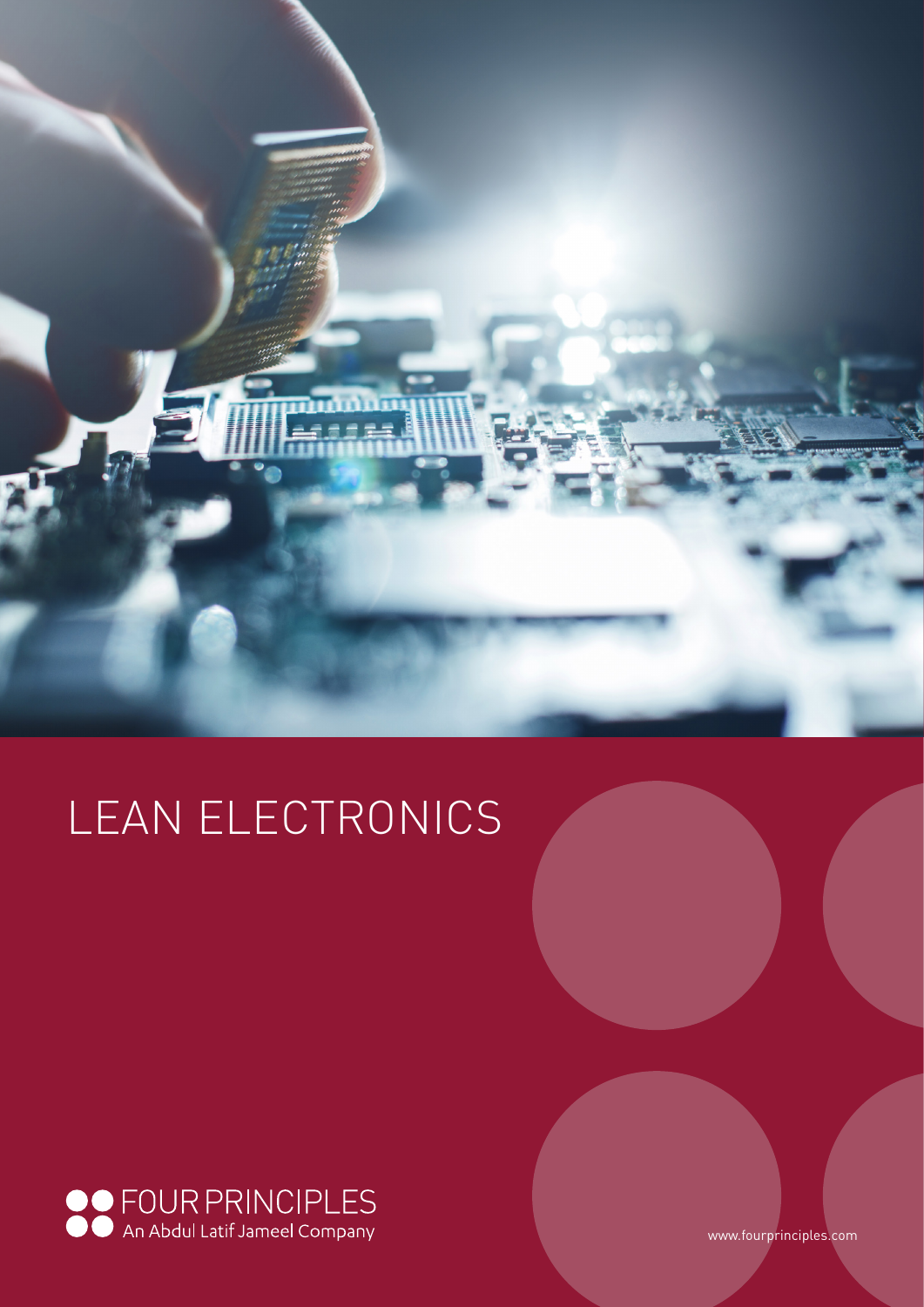

## BACKGROUND

From Fleming's invention of the vacuum tube in 1904 through the semiconductor and the microprocessor revolutions, electronic technology has been changing at a fast pace. Electronic products are becoming more and more integrated in everybody's life: it is estimated that there are on average 24 home appliances per household in the USA, computer speed doubles on average every two years, 80% of the global population have access to mobile phones, a third of the world's population have access to the internet and one out of five cell phones is a smart phone. Such a fast changing market with constant global competition arises the necessity of maintaining nimble yet sturdy processes that can deliver both the flexibility and the quality needed to deal with these challenges, while relentlessly driving costs down. By applying Lean, whether in automated or manual assembly processes or in high or low conditions of volume and variability, these disparate goals can be achieved.

## CHALLENGES

Fast changing market dynamics and aggressive competition from emerging countries are putting competitive pressure at the highest levels, thus generating the need for shorter product development times, more innovative products and better service at cheaper prices in the market. These results can be achieved through the implementation of Lean principles to remove inefficiencies and waste from processes.

Waste can be difficult to spot in highly automated environments such as assembly lines using SMT (Surface Mount Technology) or wave soldering processes. Nevertheless, just because it is harder to spot does not mean it is not there, and through our experiences in the application of Lean in such processes we understand that there is always room for substantial improvement.

Another challenge in electronics is dealing with supplier lead times that are generally longer than average compared to other industries, making it difficult to react efficiently to production plan changes. We have first-hand knowledge of companies facing similar challenges that embarked on their respective Lean journeys with their suppliers leading to substantial quality improvements, lead time reductions and savings for both parties through our Supplier Integration Programme.

A final challenge is the relatively short lifecycle of products. Applying Lean in the design phase helps you embed quality, and designs sustainable assembly processes from the start, maximising your returns.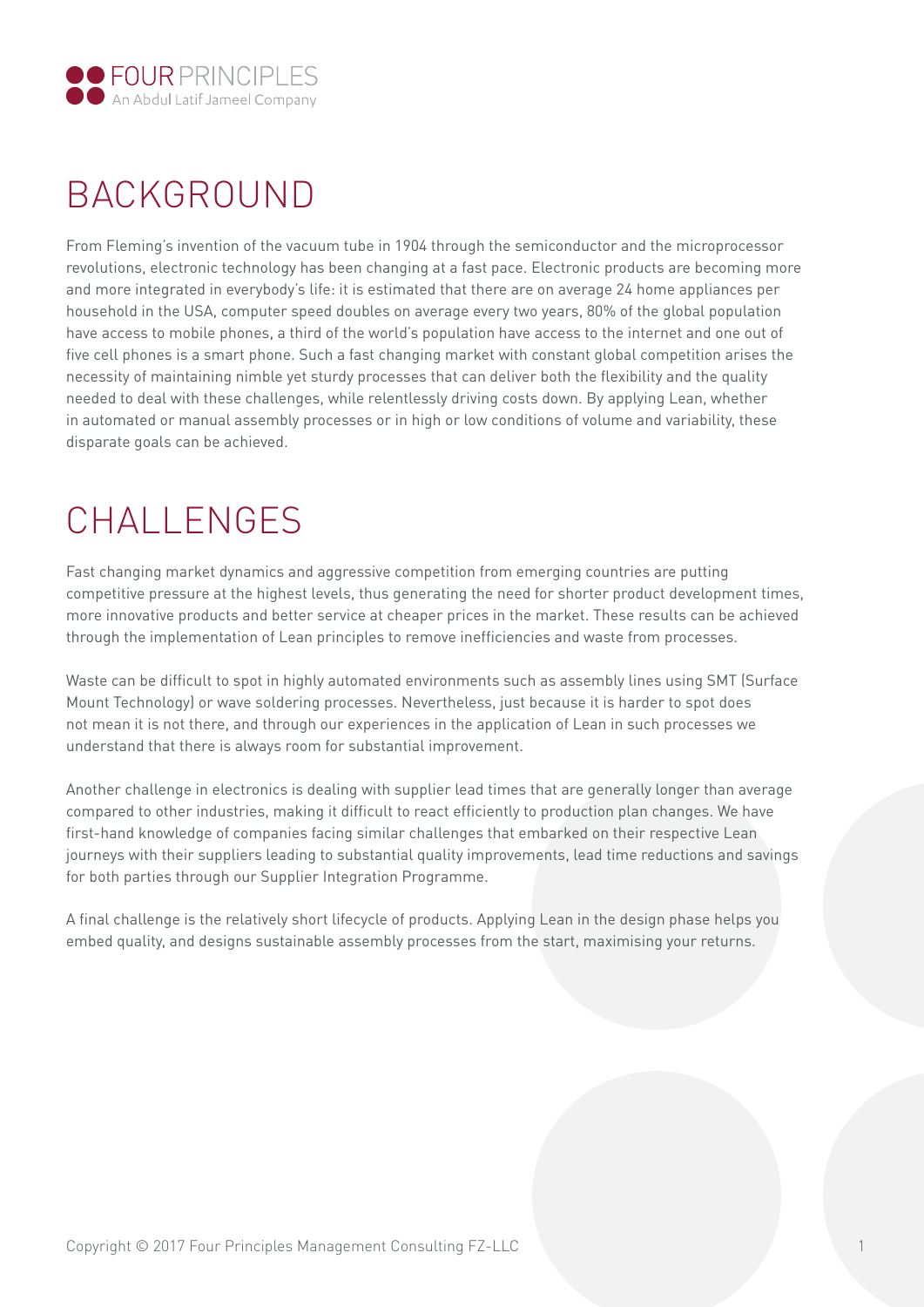

## FOCUS AREAS

Whether your business operates in an OEM (Original Equipment Manufacturer) or in a consumer market, Lean always starts with focusing on customer's needs to effectively improve quality and lead times. Focusing on these two cornerstones of customer satisfaction improves your production, which in turn leads to cost savings and more flexibility. We use a holistic approach that combines Lean principles and reengineering in which we aim to improve your entire production system - not just individual process steps.

## INVOLVING ALL DEPARTMENTS WITH A JOINT GOAL OF REDUCING WASTE CAN PRODUCE AND SUSTAIN LONG-TERM IMPROVEMENTS:

### **DISTRIBUTION**

Re-definition of the distribution network for consumer markets to achieve a wider presence in the market at a lower cost.

### PRODUCTION

Increase the output of the production lines using fewer resources, increase machine availability by reducing set up times for automatic assemblies and testing equipment, integrate and streamline production steps, achieve higher levels of quality, improve the flexibility of the production lines and stabilise production plan requirements.

### LOGISTICS

Reduce inbound and outbound logistic costs, optimise inventory levels, reduce the amount of transportation required inside the plant.

### PROVISIONING

Improve supply chain performance by integrating the strategic suppliers in your processes and by improving their performance through the application of Lean principles.

### NEW PRODUCT DEVELOPMENT

Understand what the market really needs, design the product right the first time, reduce the amount of work necessary to assemble it, embed fewer opportunities for defects, select the right supplier from the beginning.

### PRODUCT PORTFOLIO

Review and rationalise your product portfolio to eliminate bleeders or make them profitable.

### PARTS PORTFOLIO

Reduce the number of parts and raw materials required for production to achieve better performances at lower cost and to increase negotiation power with suppliers.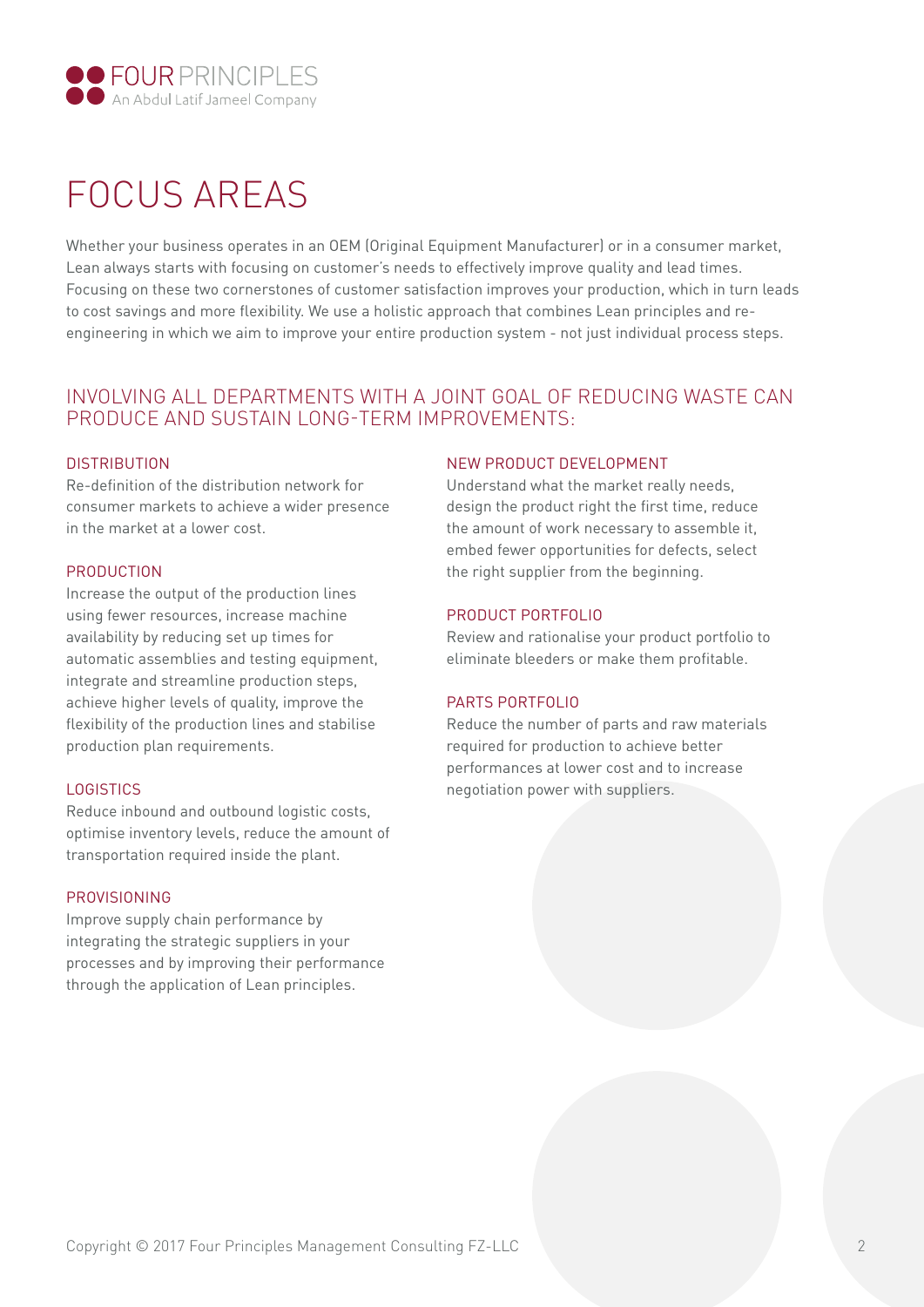

## FOCUS AREAS - CONTINUED

## AREAS OF WASTE OFTEN IDENTIFIED IN AN ELECTRONICS PRODUCTION ENVIRONMENT:

The relative expensive nature of end products and components leaves an electronics manufacturer especially vulnerable to certain types of waste that end up tying up large amounts of capital.

#### OVER-PRODUCTION

Of course, over-production itself is waste and that's especially painful when your end product is a high value item. But this also includes overspecification; creating a product that can do more than the customer is actually asking for.

#### WAITING

Unnecessary waiting times increase the amount of work in progress. In our experience, too high work in progress levels are strong drivers of long lead times and high working capital requirements.

#### DEFECTS AND RE-WORK

Electronic components are often delicate. Handling requires special protection against ESD (Electrostatic Discharge) and products can be complicated with many interconnected components. Bringing down the number of defects or catching them early generates large savings and frees up production capacity.

#### INVENTORY

The high relative worth of components makes inventory control even more important. The amount of space needed to stock may be limited, but the amount of capital tied up is definitely not. A good assessment of your true requirements and diminishing supplier lead times can deliver large benefits in this area. This also diminishes the chance that certain parts will go obsolete (e.g. old firmware versions or part change due to redesign) while held in stock.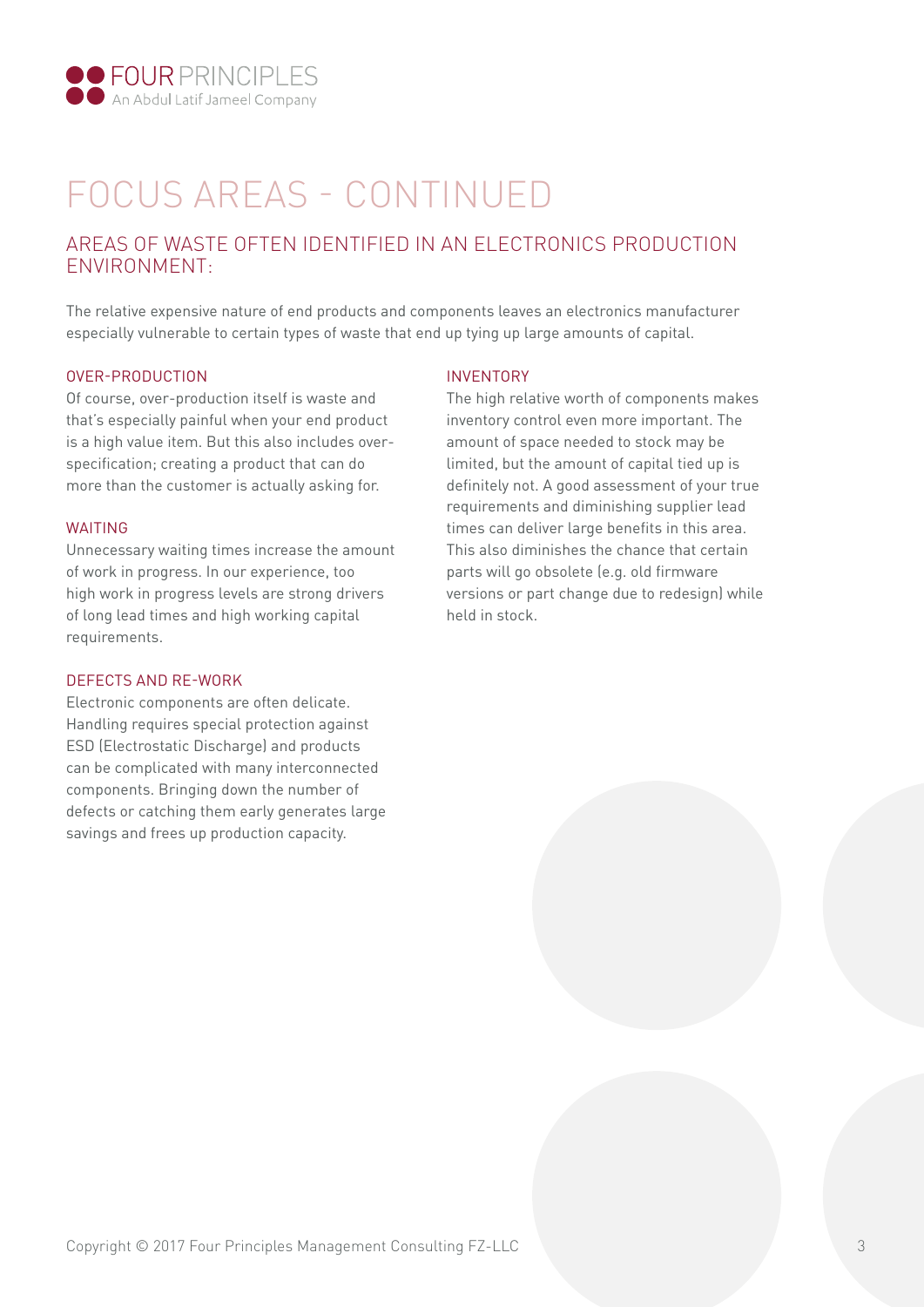

## LEAN SOLUTIONS

The application of Lean allows building stronger processes that provide a much better output requiring less effort through eliminating defects, re-work, unnecessary handling and movements etc. This shortens the overall lead time and diminishes the cost of the products.

Lean principles can also be applied right at the beginning of the life cycle, during the design phase. This embeds quality and designs sustainable assembly processes from the start, reducing unnecessary expenses later in the product life.

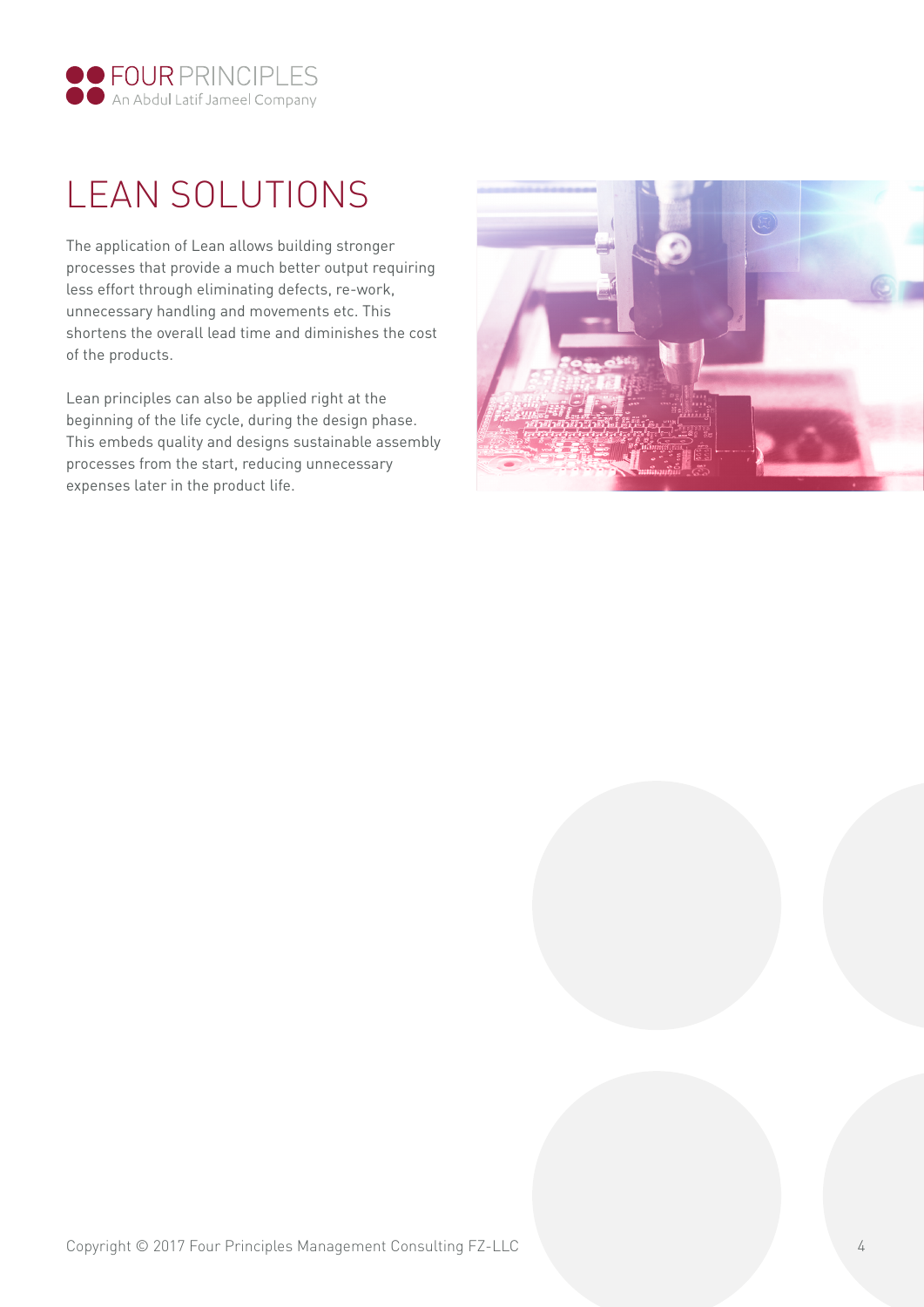

## TANGIBLE IMPROVEMENTS

## LEAD TIME

- Process integration and improvement produced lead time reduction by more than 60% in electronic manual assembly
- Workshops on automatic assembly machines (soldering machines and SMT technology machine) improved changeover time from one model to another by at least 30%
- Lead time reduction of 50% (from two days to one day) of in-stock finished goods shipping
- On-time delivery rate increase of new product development projects from 20% to 100%

### QUALITY

- Reduction of defects found at final functional tests by 23%
- Reduction of forecasting inaccuracy by 55%

## COSTS

- Work content reduction and quality improvements resulted in USD 135,000 savings annually
- Office process review allowed a reduction of 50% of the office space needed while simultaneously improving working conditions
- Production line optimisation allowed an 80% reduction on the production area needed from 25 to 4.4 square metres